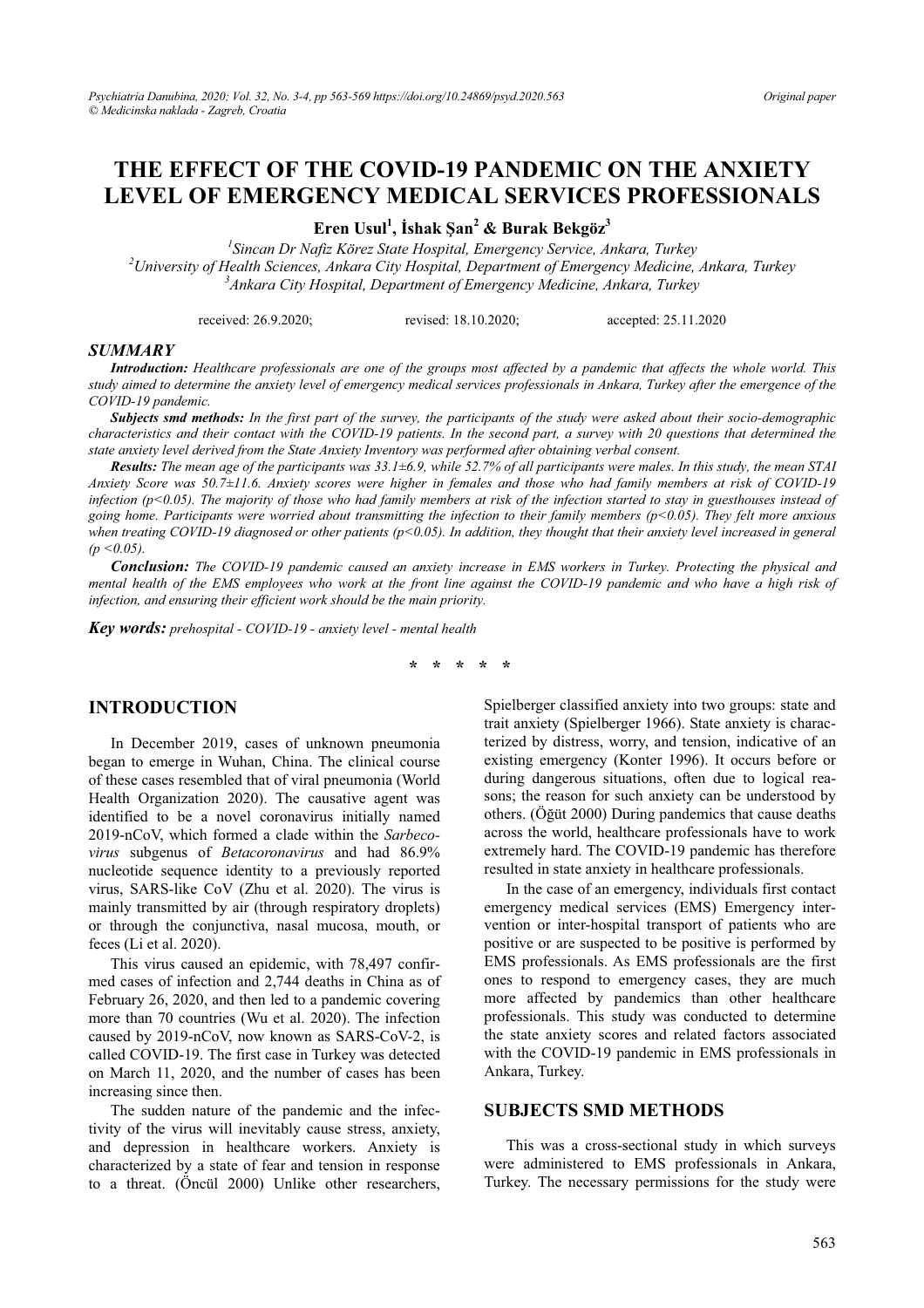obtained from the Ankara Provincial Health Directorate, and the surveys were completed on a voluntary basis, meeting with every participant in person.

In the first part of the study, the study participants (n=402) were asked about their socio-demographic characteristics (age, gender, marital status, number of children, profession, work experience, and family) and about their contact with COVID-19 patients. In the second part, to determine the state anxiety level, a survey with 20 questions derived from the State Anxiety Inventory was administered to the participants after obtaining verbal consent.

The State-Trait Anxiety Inventory (STAI FORM TX-1, TX-2) was developed by Spielberger et al. (1970), while the Turkish validity and reliability of the scale were assessed by Öner and LeCompte (1983). The scale consists of two parts: the State Anxiety Scale and Trait Anxiety Scale. The State Anxiety Scale was used to test how an individual felt at a certain moment and under certain conditions. A high score indicated a high anxiety level.

All data were analyzed using IBM SPSS Statistics for Windows, Version 25.0 (IBM Corp. Released 2017. Armonk, NY: IBM Corp.). Frequency, percentage, mean  $\pm$  standard deviation, median, and min–max were used as descriptive statistics. A chi-square test was used to compare categorical variables. The Kolmogorov–Smirnov test showed a normal distribution of continuous data. Independent samples t-test and one-way ANOVA were used for between-group comparisons. The Tukey HSD test was performed if there was a difference in multiple comparisons. Correlations between the variables were evaluated using Pearson's correlation coefficient. p-values < 0.05 were considered statistically significant.

# **RESULTS**

Of the 402 EMS professionals who participated in our study, 47.3% (n=190) were females and 52.7% (n=212) were males. The mean age of the participants was 33.1±6.9 years (min: 20 years, max: 60 years). In total, 73.4% (n=295) of the participants were married. Moreover, 51.7% (n=208) of the participants were emergency medical technicians (EMTs), 27.4% (n=110) were paramedics, 12.4% (n=50) were drivers, 5%  $(n=20)$  were physicians, and 3.5%  $(n=14)$  were nurses. The mean work experience of the participants was 8.9±5.4 years, and their mean work hours were 47.3±7.8 hours/week. A total of 96.5% (n=388) of the participants did not have any previous mental disorder, 2.5% (n=10) had a previous mental disorder and had recovered, and 1% (n=4) had an existing mental disorder. The mean anxiety score of the participants was 50.7±11.6. Sociodemographic and professional characteristics of the participants are provided in Table 1.

In total,  $35.8\%$  (n=144) of the participants lived with family members at risk of COVID-19. In addition, 23.1% of the participants were worried about their family members getting infected, while 62.2% (n=250) were concerned about infecting their family members. Due to the COVID-19 pandemic, 14.4% (n=58) of the participants were staying in a guesthouse or in the hospital instead of going home. Moreover, 83.8% (n=337) of the participants had been treating COVID-19 patients since the emergence of the initial cases in Turkey. Of the participants, 67.7% thought that they had adequate personal protective equipment (PPE) during the interventions. However,  $66.9\%$  (n=269) of the participants still did not feel safe while treating COVID-19

| Table 1. Socio-demographic and professional characteristics of the EMS staff |
|------------------------------------------------------------------------------|
|------------------------------------------------------------------------------|

|                                                         | $n=402$        | $\frac{0}{0}$ |
|---------------------------------------------------------|----------------|---------------|
| Gender                                                  |                |               |
| Female                                                  | 190            | 47.3          |
| Male                                                    | 212            | 52.7          |
| Age (Years) Mean $\pm$ SD/ Median (Min-Max)             | $33.1 \pm 6.9$ | $32(20-60)$   |
| <b>Marital Status</b>                                   |                |               |
| Single                                                  | 107            | 26.6          |
| Married                                                 | 295            | 73.4          |
| How many children do you have? Median (Min-Max)         |                |               |
| Profession                                              |                |               |
| Paramedics                                              | 110            | 27.4          |
| <b>EMTs</b>                                             | 208            | 51.7          |
| <b>Nurses</b>                                           | 14             | 3.5           |
| Physicians                                              | 20             | 5.0           |
| Drivers                                                 | 50             | 12.4          |
| Work experience (year) Mean $\pm$ SD / Median (Min-Max) | $8.9 \pm 5.4$  | $9(1-30)$     |
| Medical history on mental health                        |                |               |
| I did not have any mental disease                       | 388            | 96.5          |
| I've had mental disease, but recovered                  | 10             | 2.5           |
| I still have a mental disease                           | 4              | 1.0           |
| Depression                                              | 3              | 0.7           |
| Obsessive-compulsive disorder (OCD)                     |                | 0.2           |
| Weekly working hours Mean $\pm$ SD / Median (Min-Max)   | $47.3 \pm 7.8$ | 48 (10-96)    |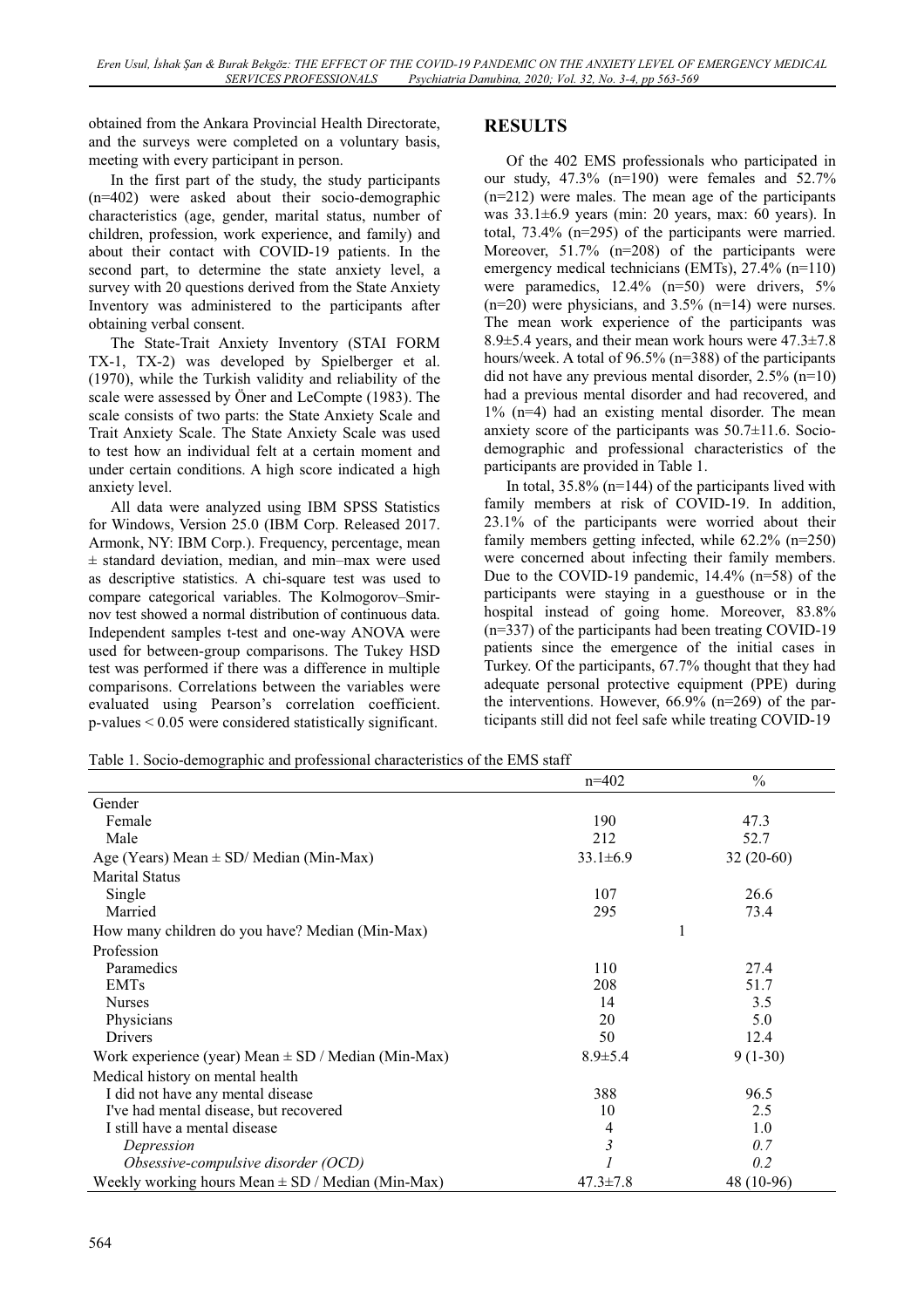|                                                                                                                              | $n=402$        | $\frac{0}{0}$ |
|------------------------------------------------------------------------------------------------------------------------------|----------------|---------------|
| Did you start staying somewhere else instead of your home after emerge                                                       |                |               |
| of the COVID-19 pandemic?                                                                                                    |                |               |
| N <sub>o</sub>                                                                                                               | 344            | 85.6          |
| Yes                                                                                                                          | 58             | 14.4          |
| Have you ever treated a COVID-19 diagnosed patient?                                                                          |                |               |
| No                                                                                                                           | 65             | 16.2          |
| Yes                                                                                                                          | 337            | 83.8          |
| Do you think that you have the adequate PPE?                                                                                 |                |               |
| N <sub>o</sub>                                                                                                               | 130            | 32.3          |
| Yes                                                                                                                          | 272            | 67.7          |
| Do you feel safe when treating the patients diagnosed or suspected of COVID-19?                                              |                |               |
| No                                                                                                                           | 269            | 66.9          |
| Yes                                                                                                                          | 133            | 33.1          |
| Did your anxiety level change when treating the patients diagnosed or suspected<br>of COVID-19 than treating other patients. |                |               |
| No                                                                                                                           | 65             | 16.2          |
| Yes, I felt more anxious when treating the patients diagnosed<br>or suspected of COVID-19                                    | 306            | 76.1          |
| Yes, I felt more anxious when treating other patients than<br>those were diagnosed or suspected of COVID-19                  | 31             | 7.7           |
| Have there been any changes in your anxiety level in general?                                                                |                |               |
| My anxiety level has not changed                                                                                             | 51             | 12.7          |
| My anxiety level increased                                                                                                   | 347            | 86.3          |
| My anxiety level decreased                                                                                                   | $\overline{4}$ | 1.0           |
| Do you have family members at risk of COVID-19 infection living with you?                                                    |                |               |
| N <sub>o</sub>                                                                                                               | 258            | 64.2          |
| Yes                                                                                                                          | 144            | 35.8          |
| Are you currently more concerned about the health of family members you live with?                                           |                |               |
| No, I'm not more worried than before                                                                                         | 59             | 14.7          |
| Yes, I'm worried that they're going to be infected                                                                           | 93             | 23.1          |
| Yes, I'm worried that I am going to transmit the infection to them                                                           | 250            | 62.2          |

### **Table 2.** The characteristics of EMS staff related to COVID-19

positive patients even though they thought they had adequate PPE. In addition, 76.1% (n=306) of the participants felt more anxious when treating COVID-19 patients than when treating other patients; 86.3% (n=347) of the participants stated that their anxiety levels had increased in general. The characteristics of the participants in relation to COVID-19 are presented in Table 2.

The mean anxiety score was  $53.9 \pm 10.5$  in females and  $47.8 \pm 11.9$  in males (p<0.05). The anxiety scores were found to decrease with an increase in the age of the participants ( $r=0.139$ ,  $p<0.05$ ). The anxiety score was 41.2±13.8 in nurses, 51.7±11.1 in EMTs, 52.0±11.6 in paramedics,  $49.3 \pm 12.7$  in physicians, and  $46.4 \pm 10.8$ in drivers. Thus, nurses had a significantly lower anxiety score than the other participants ( $p<0.05$ ). Moreover, the anxiety score of the participants who were concerned about infecting their family members  $(52.1 \pm 11.2)$  was significantly higher than that of the participants who did not have such a concern  $(46.3 \pm 12.6)$  (p<0.05).

The anxiety score of the participants who thought that they had adequate PPE  $(48.4\pm11.1)$  was significantly higher than that of the participants who thought that they did not have adequate PPE  $(55.4\pm11.2)$  (p<0.05). Furthermore, the anxiety score of the participants who did not feel safe when treating patients diagnosed with or suspected of having COVID-19  $(53.3\pm10.4)$  was significantly different from that of the participants who felt safe when treating such patients (45.3±12.1, p<0.05). The anxiety score of the participants who felt more anxious when treating patients diagnosed with or suspected of having COVID-19 (51.3 $\pm$ 10.5) as well as that of the participants who felt more anxious when treating other patients without COVID-19 (56.0±14.0) was significantly higher than that of the participants who did not feel any difference when treating patients with or without COVID-19  $(45.2 \pm 13.2)$  (p<0.05). The participants who felt that their anxiety levels had increased in general had a significantly higher anxiety score  $(52.2\pm10.5)$  than those who felt that their anxiety levels had decreased (50.8±13.3) or remained unchanged  $(39.9\pm12.8)$  (p<0.05). The anxiety scores of the participants did not differ according to their marital status, number of children, work experience, and weekly working hours ( $p > 0.05$ ). In addition, the anxiety scores of the participants did not differ according to the presence of mental health issues, changes in accommodation, and treatment of COVID-19 patients. The state anxiety scores of the participants are provided in Table 3.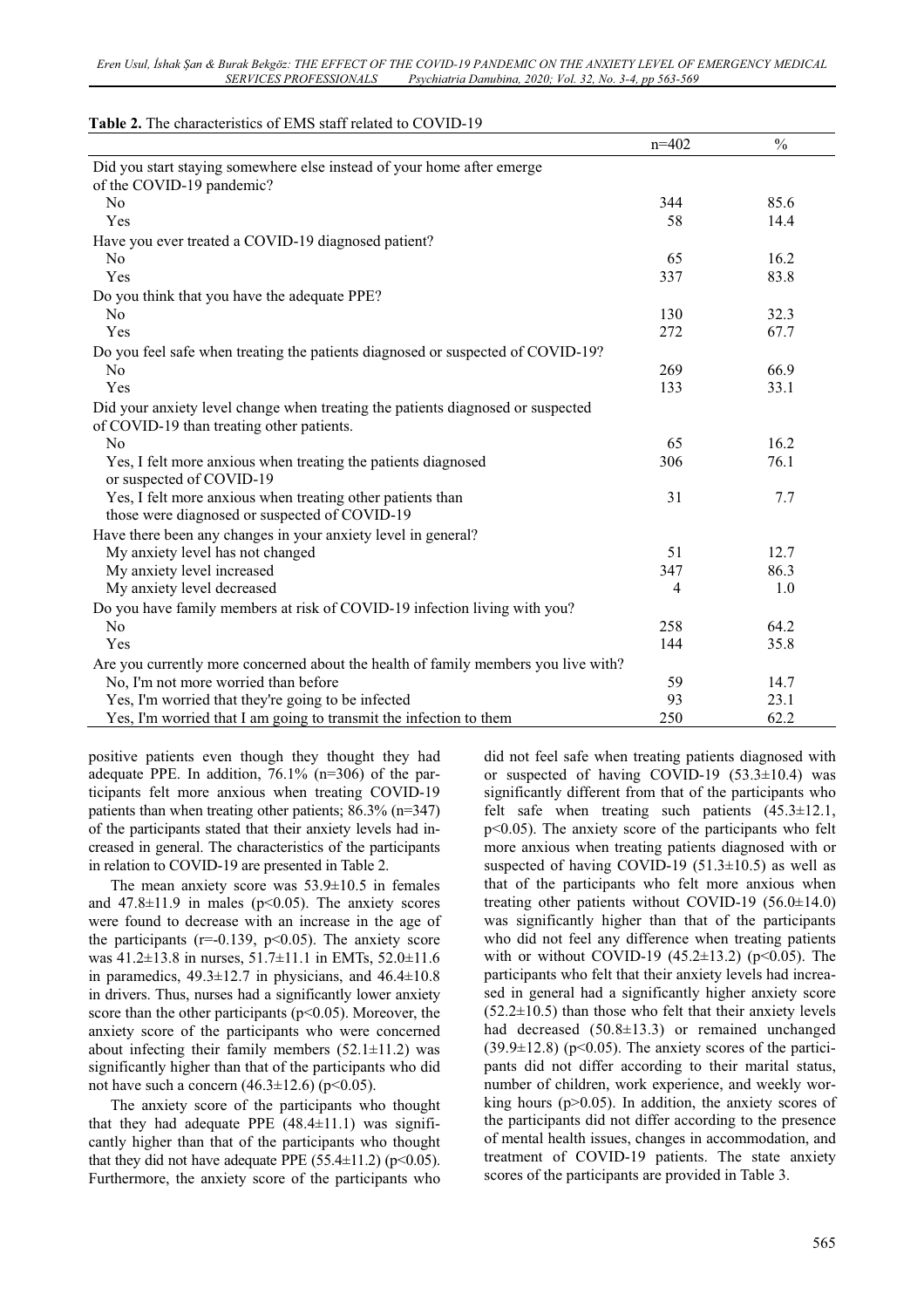| Table 3. State anxiety scores of the EMS personnel |  |  |
|----------------------------------------------------|--|--|
|                                                    |  |  |

|                                                                              | <b>Anxiety Score</b> | $\mathbf{P}$       |
|------------------------------------------------------------------------------|----------------------|--------------------|
| Gender                                                                       |                      |                    |
| Female                                                                       | $53.9 \pm 10.5$      | $0.000^a$          |
| Male $(n=212)$                                                               | 47.8±11.9            |                    |
| Marital Status                                                               |                      |                    |
| Single                                                                       | $50.9 \pm 11.5$      | $0.552^a$          |
| Married                                                                      | $50.1 \pm 12.0$      |                    |
| Dou you have children?                                                       |                      |                    |
| N <sub>o</sub>                                                               | $50.4 \pm 11.2$      | $0.734^{a}$        |
| Yes $(n=264)$<br>Profession                                                  | $50.8 \pm 11.8$      |                    |
|                                                                              | $52.0 \pm 11.6$      |                    |
| Paramedics $(n=110)$<br>EMTs $(n=208)$                                       | $51.7 \pm 11.1$      | 0.001 <sup>c</sup> |
| Nurses $(n=14)$                                                              | $41.2 \pm 13.8$      | Difference:        |
| Physician $(n=20)$                                                           | $49.3 \pm 12.7$      | Between 3 and      |
| Driver $(n=50)$                                                              | $46.4 \pm 10.8$      | 1,2,4              |
| Do you have a history of mental disease before?                              |                      |                    |
| I did not have any mental disease $(n=388)$                                  | $50.5 \pm 11.4$      |                    |
| I've had mental disease, but recovered $(n=10)$                              | 53.7±17.2            | $0.435^{\circ}$    |
| I still have a mental disease $(n=4)$                                        | $56.3 \pm 12.6$      |                    |
| Depression                                                                   |                      |                    |
| Obsessive-compulsive disorder (OCD)                                          |                      |                    |
| Do you have family members at risk of COVID-19 infection living with         |                      |                    |
| you?                                                                         |                      |                    |
| No $(n=258)$                                                                 | $49.6 \pm 11.3$      |                    |
| $Yes (n=144)$                                                                | $52.5 \pm 11.9$      | $0.016^a$          |
| Are you currently more concerned about the health                            |                      |                    |
| of family members you live with?                                             |                      |                    |
| No, I'm not more worried than before $(n=59)$                                | $46.3 \pm 12.6$      | 0.002 <sup>c</sup> |
| Yes, I'm worried that they're going to be infected $(n=93)$                  | 49.7±11.4            | Difference:        |
| Yes, I'm worried that I am going to transmit the infection to them $(n=250)$ | $52.1 \pm 11.2$      | Between 1 and 3    |
| Did you start staying somewhere else instead of your home after emerge of    |                      |                    |
| the COVID-19 pandemic?                                                       |                      |                    |
| No $(n=344)$                                                                 | $50.5 \pm 11.7$      |                    |
| Yes, I started to stay in the guesthouse/ hospital instead                   |                      | $0.502^a$          |
| of going home $(n=58)$                                                       | $51.6 \pm 11.3$      |                    |
| Have you ever treated a COVID-19 diagnosed patient?                          |                      |                    |
| No $(n=65)$                                                                  | $49.8 \pm 11.4$      | $0.524^{a}$        |
| Yes $(n=337)$                                                                | $50.8 \pm 11.7$      |                    |
| Do you think that you have the adequate PPE?                                 |                      |                    |
| No $(n=130)$                                                                 | 55.4±11.2            | 0.000 <sup>a</sup> |
| Yes $(n=272)$                                                                | $48.4 \pm 11.1$      |                    |
| Do you feel safe when treating the patients diagnosed                        |                      |                    |
| or suspected of COVID-19?                                                    |                      |                    |
| N <sub>o</sub>                                                               | $53.3 \pm 10.4$      | $0.000^a$          |
| Yes                                                                          | $45.3 \pm 12.1$      |                    |
| Did your anxiety level change when treating the patients diagnosed or        |                      |                    |
| suspected of COVID-19 than treating other patients.                          |                      |                    |
| No $(n=65)$                                                                  | $45.2 \pm 13.2$      | 0.000 <sup>c</sup> |
| Yes, i felt more anxious when treating the patients diagnosed or suspected   | $51.3 \pm 10.5$      |                    |
| of COVID-19 $(n=306)$                                                        |                      | Difference:        |
| Yes, i felt more anxious when treating other patients than those were        | $56.0 \pm 14.0$      | Between 1 and 2,3  |
| diagnosed or suspected of COVID-19 $(n=31)$                                  |                      |                    |
| Have there been any changes in your anxiety level in general?                |                      |                    |
| My anxiety level has not changed $(n=51)$                                    | 39.9±12.8            | 0.000 <sup>c</sup> |
| My anxiety level increased $(n=347)$                                         | $52.2 \pm 10.5$      |                    |
| My anxiety level decreased $(n=4)$                                           | $50.8 \pm 13.3$      | Difference:        |
| <sup>a</sup> : IndependentSapmles t Test, <sup>b</sup> : One-Way ANOVA       |                      | Between 1 and 3    |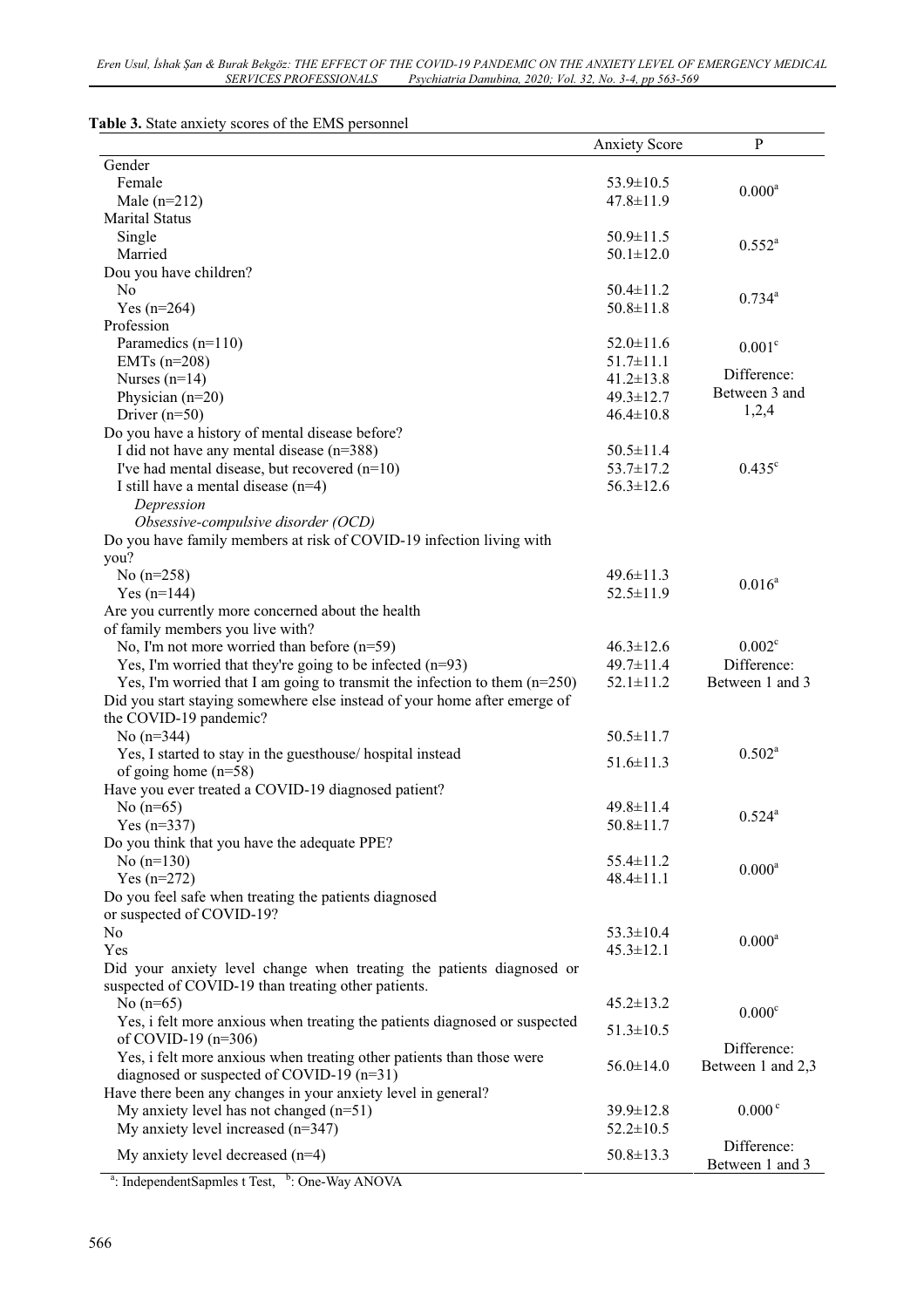Among the participants who thought that they had adequate PPE, the anxiety score of those who felt safe when treating COVID-19 patients (44.8±11.9) was lower than the anxiety score of those who did not feel safe when treating such patients  $(51.4\pm9.6)$  (p<0.05). Among the participants who treated patients diagnosed with or suspected of having COVID-19, the anxiety score of those who felt more anxious when treating other patients with any other disease  $(57.2\pm13.1)$  was higher than the anxiety score of those who felt more anxious when treating COVID-19 positive patients (51.4±10.6). Moreover, the anxiety score of the participants who treated COVID-19 positive patients and felt an increase in their anxiety levels was 52.6±10.5 (Table 3).

While 58.6% (n=34) of the participants who started staying in a guesthouse or in the hospital after the COVID-19 pandemic had family members who were at risk of infection, 41.4% (n=24) did not have such at-risk family members.

# **DISCUSSION**

EMS professionals who treat and transport patients diagnosed with or suspected of having COVID-19 tend to feel anxious. An increase in the number of diagnosed or suspected cases may increase the anxiety levels of the staff. Also, it is stated in a study by Lazzari et al. that even though the average population will show normal responses to pandemic stressors, others more mentally vulnerable to anxiety will have overstated emotional responses (Lazzari et al. 2020). Negative psychological reactions have been reported among healthcare workers during the 2003 SARS outbreak (Maunder et al. 2003). The anxiety and worries of EMS professionals working under heavy workloads and high stress levels may be affected by health and socio-demographic factors (Bennett et al. 2004).

This study aimed to determine the anxiety scores of 402 EMS professionals in Ankara, Turkey. The mean STAI anxiety score was found to be 50.7±11.6. In a study involving 282 EMS professionals in Elazig, Turkey, the mean state anxiety score was found to be  $36.70 \pm 10.34$ . (Atıcı & Deveci 2019) The anxiety score due to COVID-19 was found to be high in our study. In another study conducted in China, healthcare workers dealing with COVID-19 reported high levels of depression, anxiety, insomnia, and distress (Lai et al. 2020). Increased stress, workload, and fear of transmission associated with COVID-19 may increase the anxiety scores of EMS professionals.

Anxiety disorders are common among individuals with mental health issues and are more common in women than in men (Gavin et al. 2005, Bourdon et al. 1988). Similarly, in our study, the anxiety level was found to be higher in women than in men. According to Badner, women have a higher anxiety level due to separation from their families (Badner et al. 1990). However, according to some other researchers, anxiety levels are higher in women because they express their concerns more easily than men. (Domar et al. 1989) Shevde and Panagopoulos also found higher anxiety levels in women and suggested that this was due to the inability of men to express their anxiety as much as women. (Shevde & Panagopoulos 1991) The results of our study are thus compatible with those of previous studies.

We found no correlation between anxiety scores and the number of children. The anxiety scores of the participants did not change depending on whether they had children or how many children they had. In their study involving nurses, Ocaktan et al. found no significant difference in anxiety scores between the study groups according to the number of children (Ocaktan et al. 2002). Thus, anxiety levels may be affected by individual differences rather than the number of children.

In our study, anxiety levels decreased as the age of the participants increased. Among the participants, the mean age of the nurses was the highest, but their anxiety level was the lowest. This may be due to an increase in maturity with age. However, we did not observe any correlation between work experience and anxiety scores.

There was no difference in anxiety scores among individuals who previously had a mental disorder and had recovered, those who had an existing mental disorder, and those who did not have any previous or existing mental disorder. Deveci et al. reported a high mean state anxiety score among individuals with mental disorders (Deveci et al. 2012). The number of participants with mental disorders was small in our study.

We also found that the anxiety score was higher in the participants who had family members at risk of COVID-19. COVID-19 causes more severe respiratory infections in the elderly and in individuals with chronic diseases (risk groups). (Lu et al. 2012) Hence, the anxiety scores of employees with such family members were higher. Moreover, of the participants (n=58) who had started staying in a guesthouse or in the hospital instead of going home, 58.6% (n=34) had family members at risk of infection.

Maunder et al. reported that the fear of transmitting SARS infection to family members, friends, and colleagues increased the anxiety of healthcare professionals. (Maunder et al. 2003) Similarly, in our study, the anxiety level was higher among the participants who were worried about transmitting the infection to family members. Of the participants who had family members at risk of infection, 69% were worried about transmitting the infection to them. It is normal to feel anxious during a pandemic, such as COVID-19, which threatens not only an individual's health but also the health of their loved ones.

Of the healthcare professionals who directly provide care and use the back cabinet of an ambulance when transporting COVID-19 patients, those who wear PPE have a lower risk of infection. (Centers for Disease Control and Prevention, 2020) In our study, the participants who thought that they had adequate PPE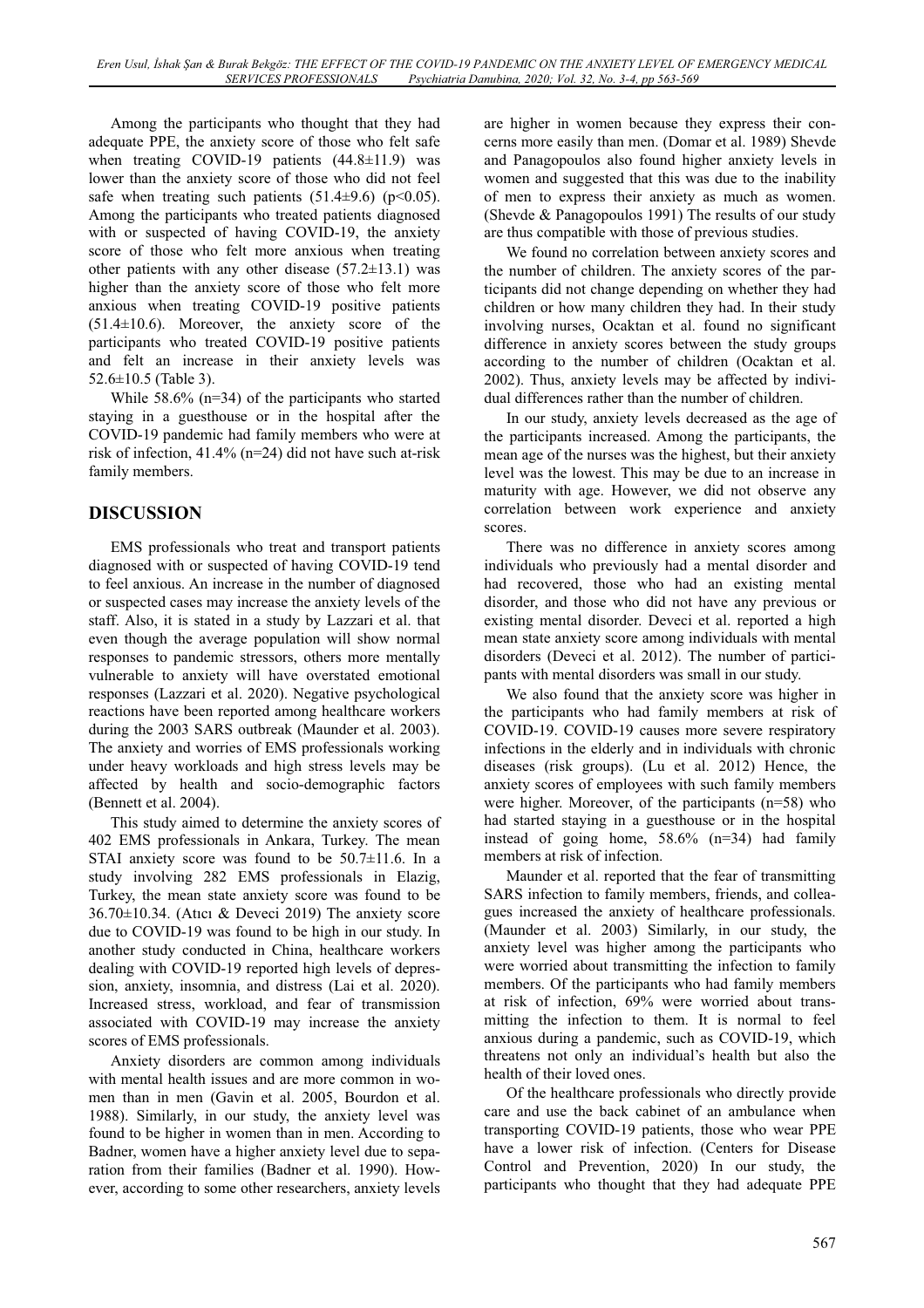had lower anxiety scores. We think that the news about the lack of PPE in the media could affect the anxiety levels of EMS professionals about PPE (Jacobs et al. 2020). Furthermore, healthcare professionals are not only at risk for anxiety but are also at risk to experience a wide range of emotions, including fear, fatigue, sleep problems, depression, or other emotional disturbances (Anjum et al. 2020).

In total, 83.8% (n=337) of the participants in our study had treated COVID-19 patients. In addition, 76.1% (n=306) of the participants felt more anxious when treating patients diagnosed with or suspected of having COVID-19. The participants who had treated patients diagnosed with COVID-19 had higher anxiety levels when treating patients without COVID-19. Bai et al. reported that COVID-19 patients are asymptomatic or have minimal symptoms at the onset of the disease. (Bai et al. 2020) Wei et al. reported that transmission in the presymptomatic period is an important issue. (Wei et al. 2020) We think that the high number of asymptomatic COVID-19 patients causes more anxiety in healthcare professionals.

In our study, 86.3% of the participants felt more anxious during the COVID-19 pandemic than before; their anxiety scores were also high according to the survey results. After the WHO declared the SARS-CoV-2 outbreak as a Public Health Emergency of International Concern (PHEIC), stress levels in healthcare workers increased. (World Health Organization, 2020) In a study by Salopek-Žiha et al., it was found that 67% of the medical staff was worried and very worried about the COVID-19 Pandemic (Salopek-Žiha et al. 2020). Furthermore, the same study found that while 17% of health workers reported having extremely severe anxiety, 10% reported moderate to extremely severe stress. (Salopek-Žiha et al. 2020) According to a study conducted in Wuhan, where the COVID-19 outbreak first emerged, mental health issues developed in healthcare workers immediately after the outbreak. (Kang et al. 2020) COVID-19 appears to be more contagious than SARS, and individuals can transmit the infection during the presymptomatic period and for several days after complete recovery. (Centers for Disease Control and Prevention, 2020) Unlike the controlled patient care environment in hospitals, EMS involve quick medical decision-making, intervention with limited information, and being in the enclosed confined space of an ambulance cabin; this increases the anxiety levels of the staff associated with COVID-19.

## **CONCLUSION CONCLUSION**

The COVID-19 pandemic has increased the anxiety levels of EMS professionals in Turkey. Physical and psychological protection of healthcare professionals is an important component of public health measures during the COVID-19 pandemic. Protection of the physical and mental health of EMS professionals who work at the front line against the COVID-19 pandemic and have a high risk of infection should be the main priority in order to ensure efficiency. Arrangements should be made to address the concerns of healthcare professionals regarding themselves and their families.

This study was designed as a cross-sectional study, in which surveys were conducted to 402 EMS professionals. One limitation of the study was the total number of participants involved. With a larger sample size, a similar study of larger scale can be conducted with more accurate and satisfactory results. Also, not all EMS professionals have had contact with confirmed COVID-19 cases, which may have resulted in misleading survey outcomes.

## *Acknowledgements:* None.

*Conflict of interest:* None to declare.

## *Contribution of individual authors:*

- Eren Usul: Constructing an idea or hypothesis for research and/or manuscript, planning methodology to reach the conclusion, taking responsibility in the construction of the whole or body of the manuscript, writer.
- **İshak Şan: Providing personnel, environmental and** financial for the support and tools and instruments that are vital project, biological materials, reagents and referred patients.
- Burak Bekgöz: Taking responsibility in logical interpretation and presentation of the results, taking responsibility in this necessary function, writer.

## **References**

- *1. Anjum S, Ullah R, Rana MS, Ali Khan H, Memon FS, Ahmed Y, et al: COVID-19 Pandemic: A Serious Threat for Public Mental Health Globally. Psychiatr Danub 2020; 32:245-50*
- *2. Atıcı E & Deveci E: Investigation of State-Trait Anxiety Status of Emergency Health Service Stations Employees Affiliated to Elazig Center. ESTÜDAM Public Health Journal 2019; 4:301-13*
- *3. Badner NH, Nielson WR, Munk S, Kwiatkowska C, Gelb AW: Preoperative anxiety: Detection and contributing factors. Can J Anaesth 1990; 37:444-7*
- *4. Bai Y, Yao L, Wei T, Tian F, Jin DY, Chen L, et al: Presumed asymptomatic carrier transmission of COVID-19. JAMA 2020; 323:1406-1407*
- *5. Bennett P, Williams Y, Page N, Hood K, Woollard M: Levels of mental health problems among UK emergency ambulance workers. Em Med J 2004; 21:235-36*
- *6. Bourdon KH, Boyd JH, Rae DS, Burns BJ, Thompson JW, Locke BZ: Gender differences in phobias: results of the ECA community survey. J Anxiety Disorders 1988; 2:227– 241*
- *7. Centers for Disease Control and Prevention: First Responder Guidance. CDC, U.S. Department of Health &*